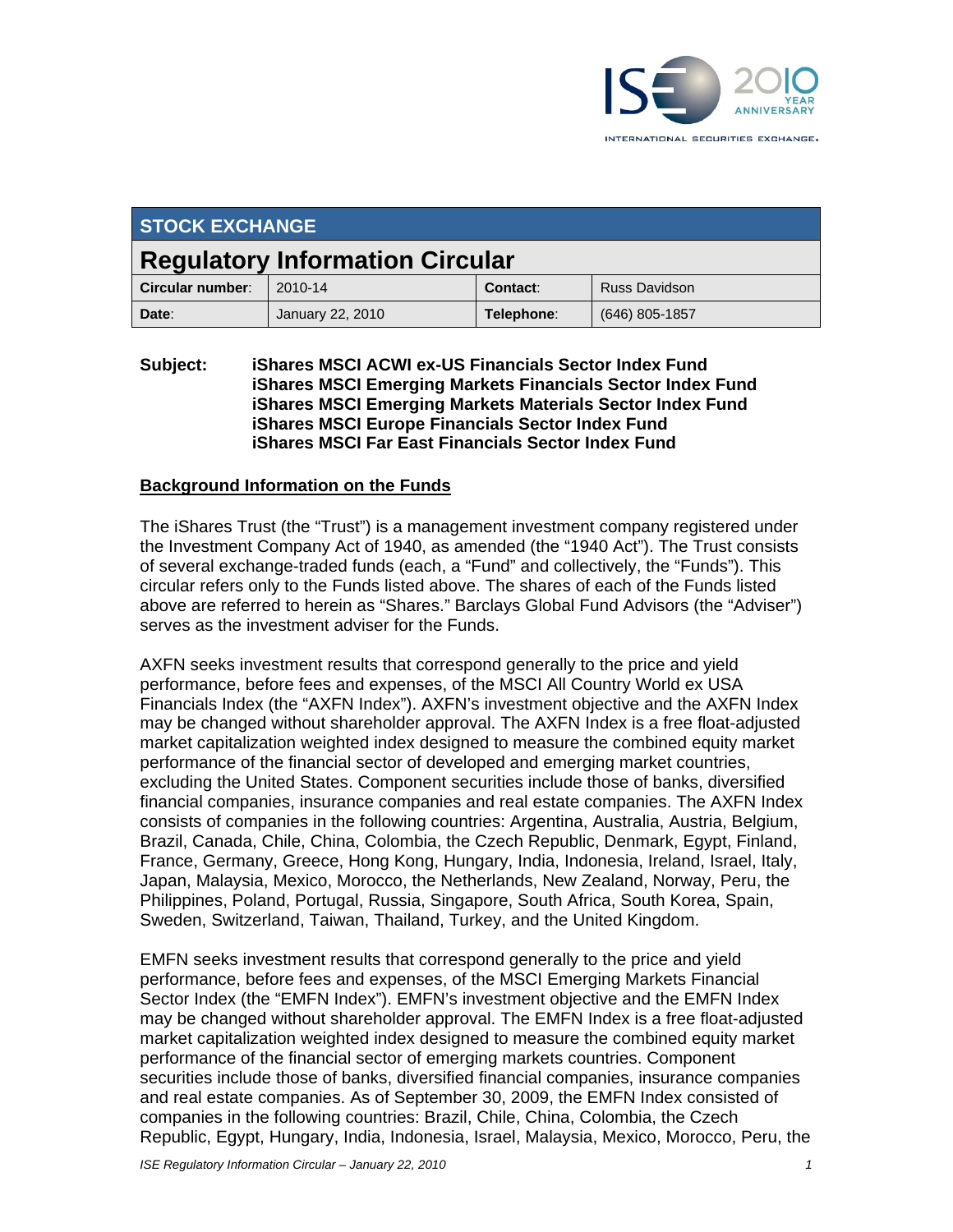

Philippines, Poland, Russia, South Africa, South Korea, Taiwan, Thailand and Turkey (the "emerging markets financial sector countries"). As of September 30, 2009, the EMFN Index was comprised of 166 securities.

EMMT seeks investment results that correspond generally to the price and yield performance, before fees and expenses, of the MSCI Emerging Markets Materials Sector Index (the "EMMT Index"). EMMT's investment objective and the EMMT Index may be changed without shareholder approval. The EMMT Index is a free float-adjusted market capitalization weighted index designed to measure the combined equity market performance of the materials sector of emerging markets countries. Component securities include those of chemical companies, construction materials companies, containers and packaging companies, metals and mining companies, and paper and forest products companies. As of September 30, 2009, the EMMT Index consisted of companies in the following countries: Brazil, Chile, China, Colombia, Egypt, India, Indonesia, Israel, Malaysia, Mexico, Peru, Poland, Russia, South Africa, South Korea, Taiwan, Thailand and Turkey (the "emerging markets materials sector countries"). As of September 30, 2009, the EMMT Index was comprised of 108 securities.

EUFN seeks investment results that correspond generally to the price and yield performance, before fees and expenses, of the MSCI Europe Financial Sector Index (the "EUFN Index"). EUFN's investment objective and the EUFN Index may be changed without shareholder approval. The EUFN Index is a free float-adjusted market capitalization weighted index designed to measure the combined equity market performance of the financial sector of developed market countries in Europe. Component securities include those of banks, diversified financial companies, insurance companies and real estate companies. As of September 30, 2009, the EUFN Index consisted of companies in the following countries: Austria, Belgium, Denmark, Finland, France, Germany, Greece, Italy, the Netherlands, Norway, Portugal, Spain, Sweden, Switzerland and the United Kingdom (the "Europe financial sector countries"). As of September 30, 2009, the EUFN Index was comprised of 105 securities.

FEFN seeks investment results that correspond generally to the price and yield performance, before fees and expenses, of the MSCI Far East Financial Sector Index (the "FEFN Index"). FEFN's investment objective and the FEFN Index may be changed without shareholder approval. The FEFN Index is a free float-adjusted market capitalization weighted index designed to measure the combined equity market performance of the financial sector of developed countries in the Far East region. Component securities include those of banks, diversified financial companies, insurance companies and real estate companies. As of September 30, 2009, the FEFN Index consisted of companies in the following countries: Hong Kong, Japan and Singapore (the "Far East financial sector countries"). As of September 30, 2009, the FEFN Index was comprised of 93 securities.

For more information regarding each Fund's investment strategy, please read the prospectus for the Funds.

As described more fully in the Trust's prospectus and Statement of Additional Information ("SAI"), the Funds issue and redeem Shares at net asset value ("NAV") only in large blocks of 50,000 Shares (each block of Shares called a "Creation Unit") or multiples thereof. As a practical matter, only broker-dealers or large institutional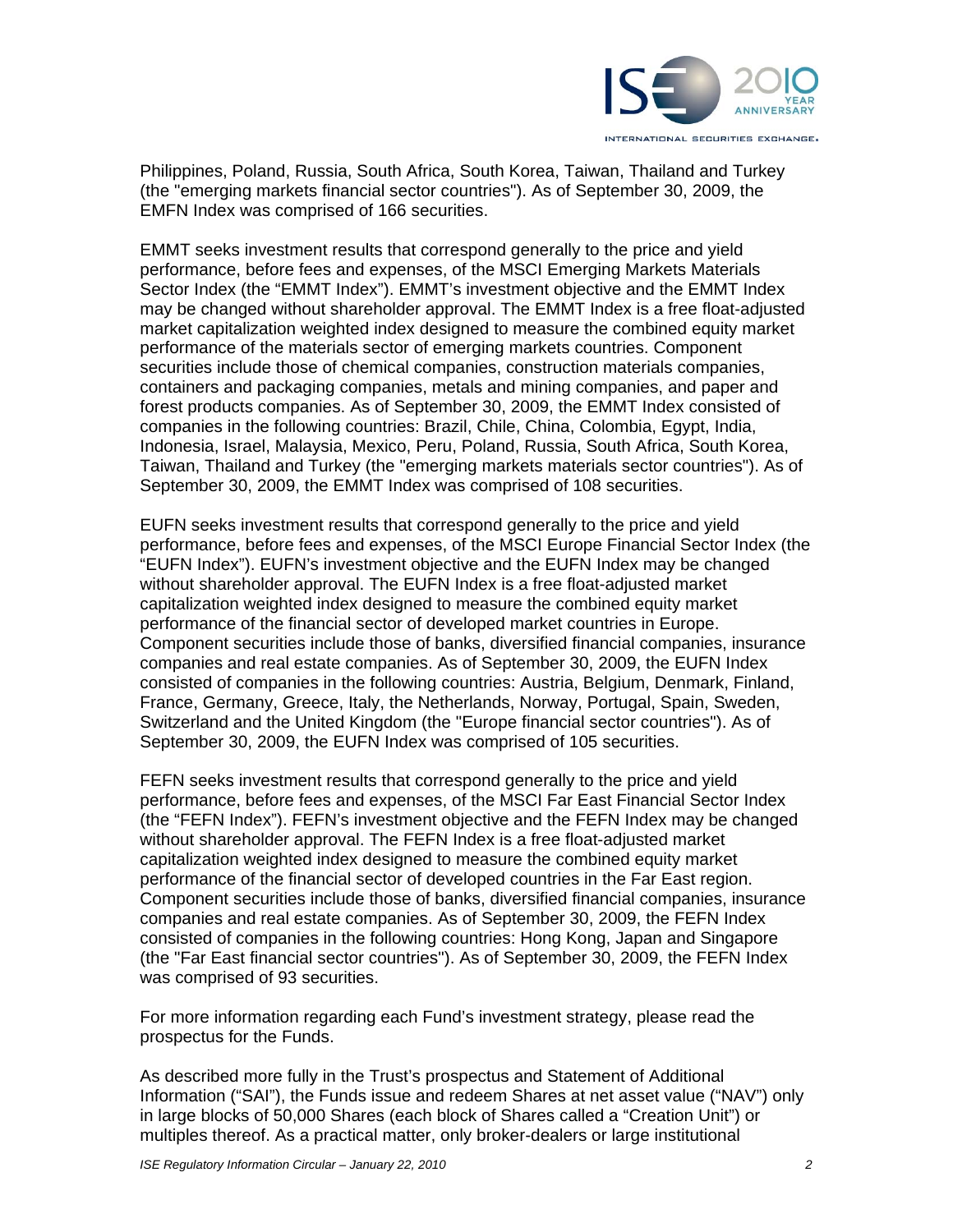

investors with creation and redemption agreements (called Authorized Participants) can purchase or redeem these Creation Units. Except when aggregated in Creation Units, the Shares may not be redeemed with the Funds.

Dividends from net investment income, if any, are declared and paid at least annually by each Fund. Distributions of net realized securities gains, if any, generally are declared and paid once a year, but the Trust may make distributions on a more frequent basis for the Funds.

Shares are held in book-entry form, which means that no Share certificates are issued. The Depository Trust Company or its nominee is the record owner of all outstanding Shares of the Funds and is recognized as the owner of all Shares for all purposes.

The NAV per Share for each Fund is computed by dividing the value of the net assets of the Fund (i.e., the value of its total assets less total liabilities) by the total number of Shares outstanding. Expenses and fees are accrued daily and taken into account for purposes of determining NAV. The NAV per Share of the Fund will be determined as of the close of trading (normally, 4:00 p.m. Eastern Time ("ET")) on each day that the Exchange is open for business (a "Business Day"). Any assets or liabilities denominated in currencies other than the U.S. dollar are converted into U.S. dollars at the current market rates on the date of valuation as quoted by one or more sources.

The registration statement for the Funds describes the various fees and expenses for the Funds' Shares. For a more complete description of the Funds and the underlying indexes, visit the Funds' website at www.ishares.com.

#### **Purchases and Redemptions in Creation Unit Size**

Equity Electronic Access Members ("Equity EAMs") are hereby informed that procedures for purchases and redemptions of Shares in Creation Unit Size are described in the Trust's prospectus and SAI and that Shares are not individually redeemable but are redeemable only in Creation Unit Size aggregations or multiples thereof.

## **Principal Risks**

Interested persons are referred to the discussion in the prospectus for the Funds of the principal risks of an investment in the Funds. These include tracking error risk (factors causing a Fund's performance to not match the performance of its underlying index), market trading risk (for example, trading halts, trading above or below net asset value), investment style risk, sector risk, investment approach risk, non-diversification risk, issuer-specific risk, management risk, financial sector risk, valuation risk, currency risk, foreign securities risk and small, medium, and large-sized company risk.

#### **Exchange Rules Applicable to Trading in the Shares**

The Shares are considered equity securities, thus rendering trading in the Shares subject to the Exchange's existing rules governing the trading of equity securities.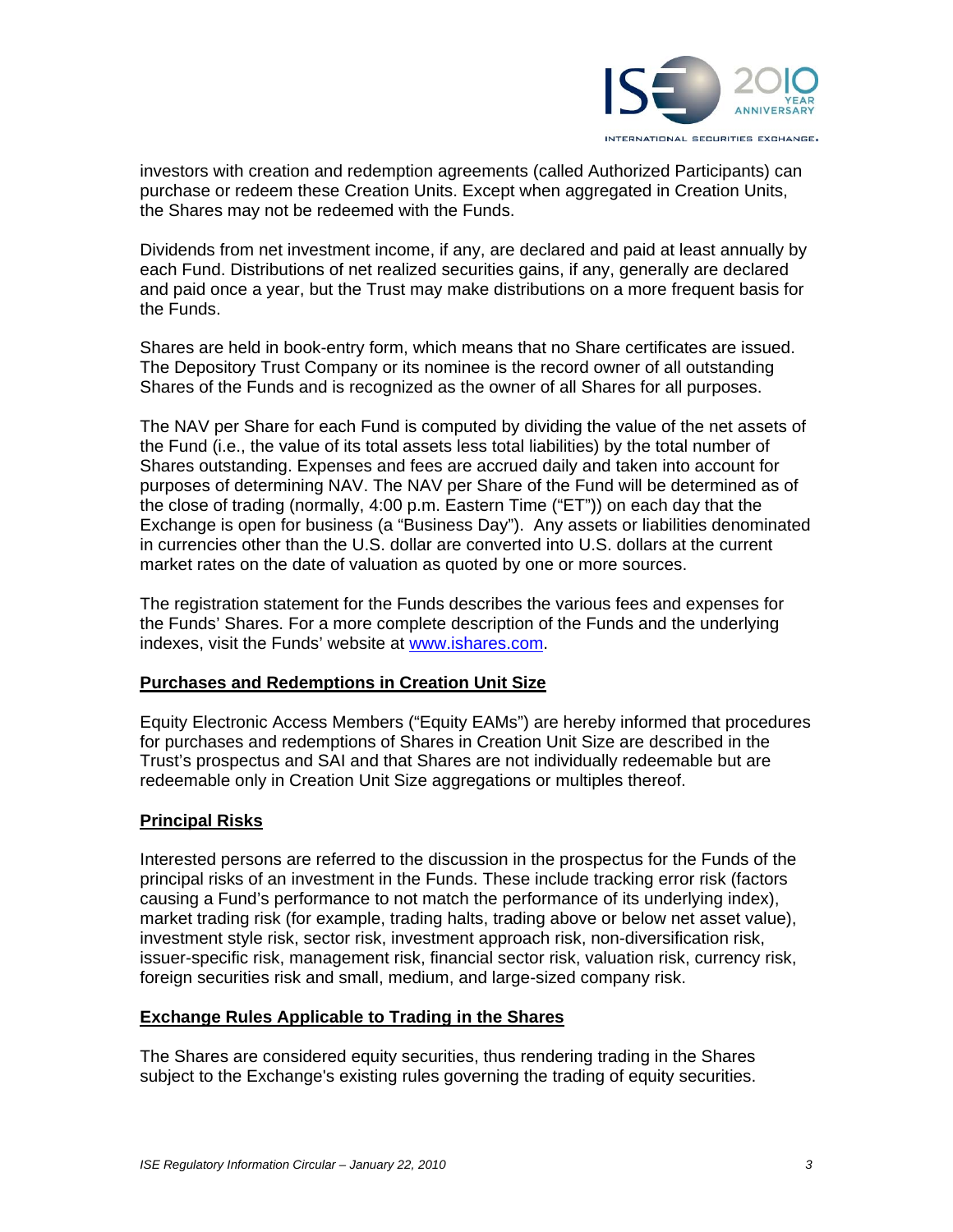

## **Trading Hours**

Trading in the Shares on ISE is on a UTP basis and is subject to ISE equity trading rules. The Shares will trade from 8:00 a.m. until 8:00 p.m. Eastern Time. Equity EAMs trading the Shares during the Extended Market Sessions are exposed to the risk of the lack of the calculation or dissemination of underlying index value or intraday indicative value ("IIV"). For certain derivative securities products, an updated underlying index value or IIV may not be calculated or publicly disseminated in the Extended Market hours. Since the underlying index value and IIV are not calculated or widely disseminated during Extended Market hours, an investor who is unable to calculate implied values for certain derivative securities products during Extended Market hours may be at a disadvantage to market professionals.

## **Trading Halts**

ISE will halt trading in the Shares in accordance with ISE Rule 2101(a)(2)(iii). The grounds for a halt under this Rule include a halt by the primary market because it stops trading the Shares and/or a halt because dissemination of the IIV or applicable currency spot price has ceased, or a halt for other regulatory reasons. In addition, ISE will stop trading the Shares if the primary market de-lists the Shares.

#### **Delivery of a Prospectus**

Pursuant to federal securities laws, investors purchasing Shares must receive a prospectus prior to or concurrently with the confirmation of a transaction. Investors purchasing Shares directly from the Fund (by delivery of the Deposit Amount) must also receive a prospectus.

Prospectuses may be obtained through the Distributor or on the Fund's website. The Prospectus does not contain all of the information set forth in the registration statement (including the exhibits to the registration statement), parts of which have been omitted in accordance with the rules and regulations of the SEC. For further information about the Fund, please refer to the Trust's registration statement.

# **Exemptive, Interpretive and No-Action Relief Under Federal Securities Regulations**

The SEC has issued exemptive, interpretive or no-action relief from certain provisions of rules under the Securities Exchange Act of 1934 (the "Act") regarding trading in the above mentioned exchange-traded funds.

## **Regulation M Exemptions**

Generally, Rules 101 and 102 of Regulation M prohibit any "distribution participant" and its "affiliated purchasers" from bidding for, purchasing, or attempting to induce any person to bid for or purchase any security which is the subject of a distribution until after the applicable restricted period, except as specifically permitted in Regulation M. The provisions of the Rules apply to underwriters, prospective underwriters, brokers, dealers, and other persons who have agreed to participate or are participating in a distribution of securities.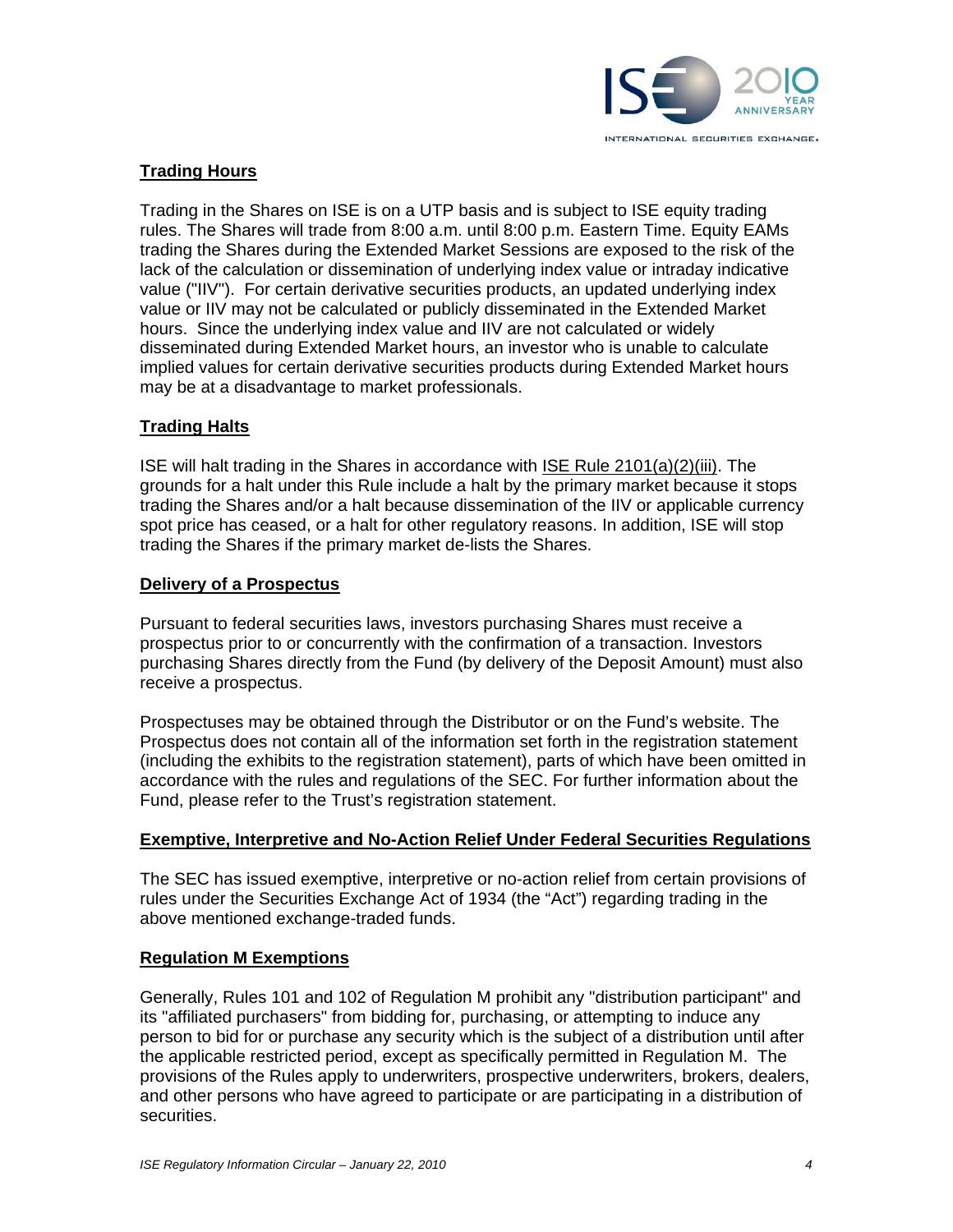

The Commission issued a No-Action Letter by which persons participating in a distribution of shares of a fund may engage in secondary market transactions in such shares during their participation in such a distribution, despite the requirements of from Rule 101 under Regulation M. In addition, the SEC has permitted persons who may be deemed to be participating in the distribution of shares of a fund (i) to purchase securities for the purpose of purchasing creation unit aggregations of fund shares and (ii) to tender securities for redemption in Creation Unit Aggregations. Further, the Commission has clarified that the tender of fund shares to the Fund for redemption does not constitute a bid for or purchase of any of the Funds' securities during the restricted period of Rule 101. The Commission has issued a No-Action Letter to paragraph (e) of Rule 102 under Regulation M which allow the redemption of fund shares in creation unit aggregations during the continuous offering of shares.

## **Customer Confirmations for Creation or Redemption of Fund Shares (SEC Rule 10b-10)**

Broker–dealers who handle purchases or redemptions of Fund shares in Creation Units for customers will be permitted to provide such customers with a statement of the number of Creation Unit Aggregations created or redeemed without providing a statement of the identity, number and price of shares of the individual securities tendered to the Fund for purposes of purchasing creation unit aggregations ("Deposit Securities") or the identity, number and price of shares to be delivered by the Trust to the redeeming holder ("Redemption Securities"). The composition of the securities required to be tendered to the Fund for creation purposes and of the securities to be delivered on redemption will be disseminated each business day and will be applicable to requests for creations or redemption, as the case may be, on that day. This exemptive relief under Rule 10b-10 with respect to creations and redemptions is subject to the following conditions:

- 1) Confirmations to customers engaging in creations or redemptions must state that all information required by Rule 10b-10 will be provided upon request;
- 2) Any such request by a customer for information required by Rule 10b-10 will be filed in a timely manner, in accordance with Rule 10b-10(c);
- 3) Except for the identity, number and price of shares of the component securities of the Deposit Securities and Redemption Securities, as described above, confirmations to customers must disclose all other information required by Rule 10b-10(a).

# **SEC Rule 14e-5**

The Commission has permitted any person acting as a dealer-manager of a tender offer for a component security of fund (1) to redeem fund shares in creation unit aggregations from the issuer that may include a security subject to such tender offer and (2) to purchase fund shares during such tender offer. In addition, a No-Action has been issued under Rule 14e-5 states that if a broker-dealer acting as a dealer-manager of a tender offer for a security of the Fund purchases or arranges to purchase such securities in the secondary market for the purpose of tendering such securities to purchase one or more creation unit aggregations of shares, it must be made in conformance with the following: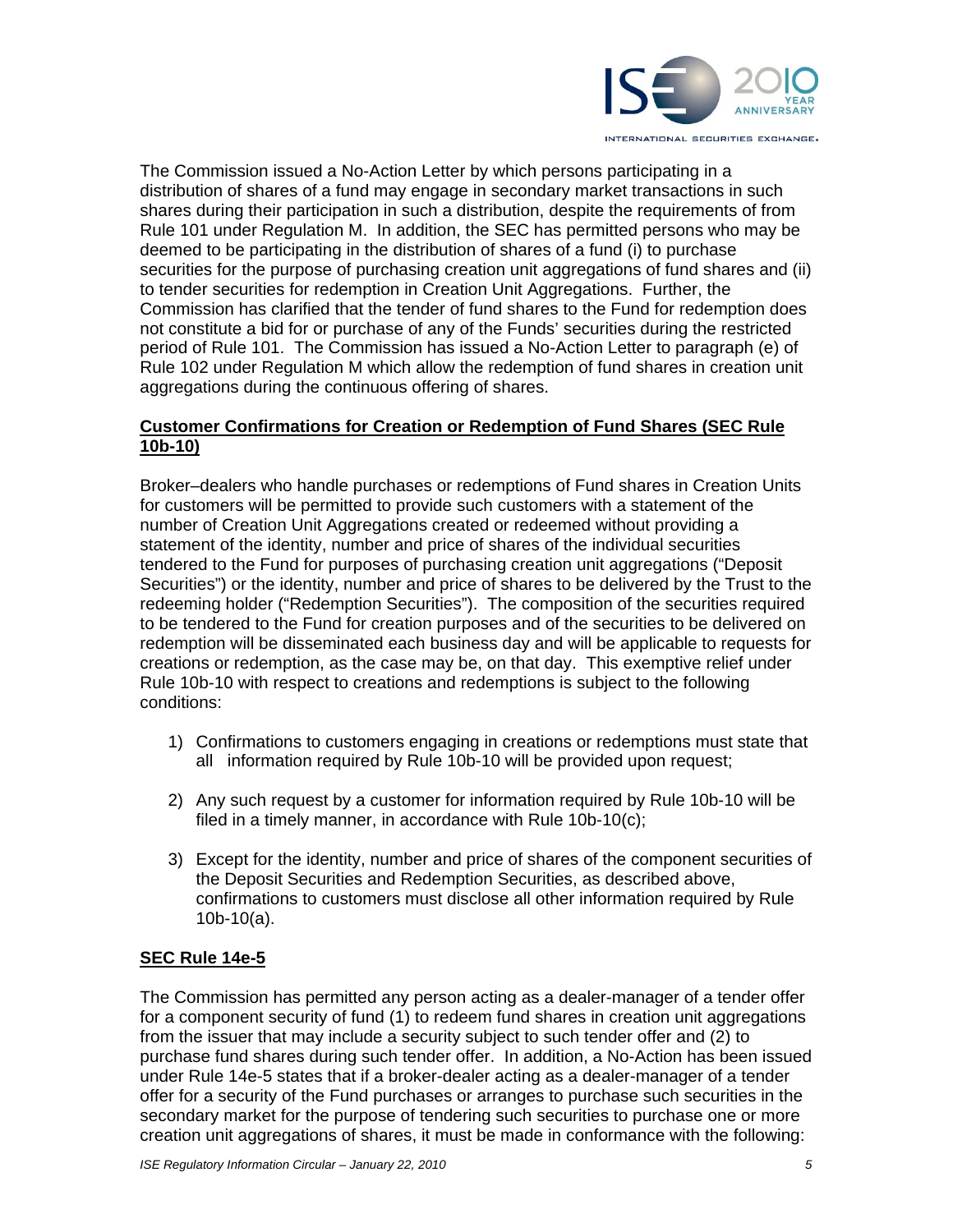

- i. such bids or purchases are effected in the ordinary course of business, in connection with a basket of 20 or more securities in which any security that is the subject of a distribution, or any reference security, does not comprise more than 5% of the value of the basket purchased; or
- ii. purchases are effected as adjustments to such basket in the ordinary course of business as a result of a change in the composition of the underlying index; and
- iii. such bids or purchases are not affected for the purpose of facilitating such tender offer.

## **Section 11(d)(1); SEC Rules 11d1-1 and 11d1-2**

Section 11(d)(1) of the Act generally prohibits a person who is both a broker and a dealer from effecting any transaction in which the broker-dealer extends credit to a customer on any security which was part of a new issue in the distribution of which he participated as a member of a selling syndicate or group within thirty days prior to such transaction. The Commission has clarified that Section 11(d)(1) does not apply to broker-dealers that are not authorized participants (and, therefore, do not create creation unit aggregations) that engage in both proprietary and customer transactions in shares of a fund in the secondary market, and for broker-dealer authorized participants that engage in creations of creation unit aggregations. This relief is subject to specific conditions, including the condition that such broker-dealer (whether or not an authorized participant) does not, directly or indirectly, receive from the fund complex any payment, compensation or other economic incentive to promote or sell the shares of a fund to persons outside the fund complex, other than non-cash compensation permitted under NASD Rule 2830 (I)(5)(A), (B) or (C). See letter dated November 22, 2005 from Brian A Bussey, Assistant Chief Counsel, SEC Division of Market Regulation, to Barclays Global Investors, N.A., dated November 22, 2005. The Commission has issued a No-Action Letter under Section 11(d)(1) of the Act states that broker-dealers may treat shares of a fund, for purposes of Rule 11d1-2, as "securities issued by a registered open-end investment company as defined in the Investment Company Act" and thereby extend credit or maintain or arrange for the extension or maintenance of credit on shares that have been owned by the persons to whom credit is provided for more than 30 days, in reliance on the exemption contained in the rule.

## **SEC Rule 15c1-5 and 15c1-6**

The Commission has issued a No-Action letter with respect to Rule 15c1-5 and Rule 15c1-6 as to the required disclosure of control by a broker or dealer with respect to creations and redemptions of fund shares and secondary market transactions therein.

**This Regulatory Information Circular is not a statutory Prospectus. Equity EAMs should consult the Trust's Registration Statement, SAI, Prospectus and the Fund's website for relevant information.**